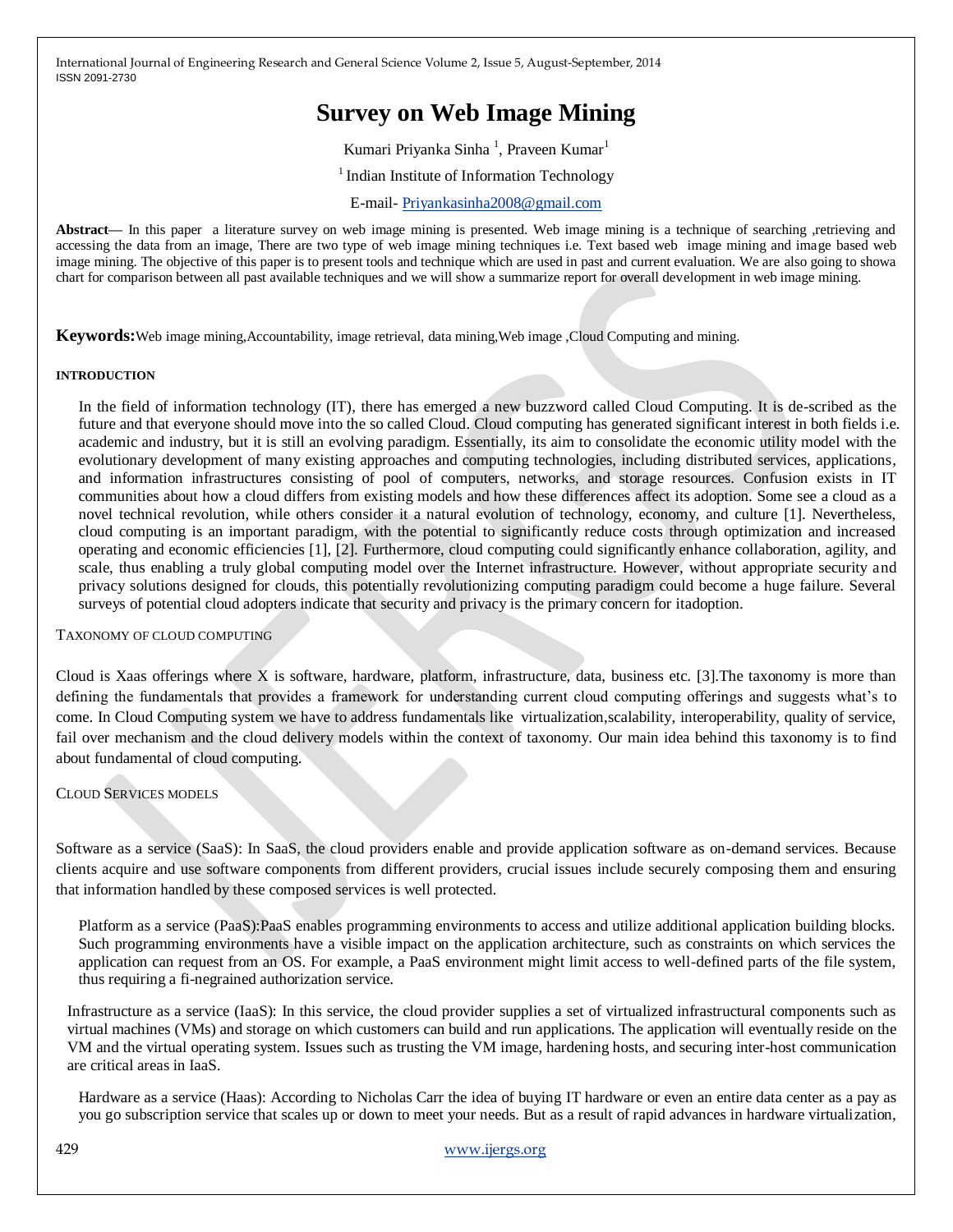IT automation and usage metering and pricing, It is the concept of Hardware as a service. This model is advantageous to the enterprise users, since, it don't need to invest in building and managing data centers.

#### CLOUD DEPLOYMENT MODELS

Public**:**The Cloud infrastructure is made available to the general public or a large industry group and is owned by an organization selling Cloud services [4].Public clouds are external or publicly available cloud environment that are accessible to multiple tenants.

Private**:**The Cloud infrastructure is operated solely for a single organization. It may be managed by the organization or a third party, and may exist on-premises or off premises [3].Private clouds are typically tailored environments with dedicated virtualized resources for particular organizations.

Community: The Cloud infrastructure is shared by several organizations and supports a specific community that has shared concerns (e.g., mission, security requirements, policy, or compliance considerations). It may be managed by the organizations or a third party and exist on-premises or off premises [4].Community clouds are tailored for particular groups of customers.

Hybrid:The Cloud infrastructure is a composition of two or more Clouds (private, community, or public) that remain unique entities but are bound together by standardized or proprietary technology that enables data and application portability (e.g., Cloud bursting for load-balancing between Clouds)[5].It is Combination of any two cloud deployment model.

#### IV.VIRTUALIZATION MANAGEMENT

It is the technology that abstracts the coupling between the hardware and operating system. It used for providing abstraction of logical resource from their underlying physical resource in order to improve agility, flexibility, reduce costs.There are also types of virtualization[6] such as Server virtual-ization, storage virtualization and network virtualization. In a virtualized environment, computing resource can be dynamically created, expanded, shrunk or moved as per demandvaries. Therefore, it is well suited for dynamic cloud infra-structure which provides sharing, manageability and isolation.

# V.FAULT TOLERANCE

Whenever there is a backup instance of application which is ready to take over without disruption in case of failure is called failover[7]. Fault tolerance is the feature of distributed computing in which system provides its intended service in case of failure of some of its component. Unlike isolated instances that are de-played in a silo structure multi-tenancy is a large community which is hosted by the provider. This could only be practical when the applications are stable, reliable, customizable, se-cure, and upgradeable which the provider usually handles. It can be viewed in two different perspectives, the client and the provider.

The clients could use a public Cloud service or actually be part of the organization that is hosting the Cloud, but would still be part of the infrastructure. The provider view is that multi-tenancy will allow for providers to enable economies of scale, availability, operational efficiency and use of applications to multiple users.

Service Level Agreement: A Service Level Agreement (SLA)[8] is in general a legal binding agreement about a service a client is buying from a Service Provider (SP). The agreement is a part of a much bigger contract between two partners that define the purchased service. The levels included are a frame of how the service should be delivered and failure to follow this agreement is usually followed by penalty, which should also be defined in the agreement. The three principles are the main concerns when dealing with information security and each principle requires different security mechanisms to be able to be enforced. For Cloud Computing to be considered to be secure, these principles are what it has to live up to.To enforce these principles there are different mechanisms that can be applied. The mechanisms are retrieved from a blog called Continuity Disaster.

# 430 [www.ijergs.org](http://www.ijergs.org/)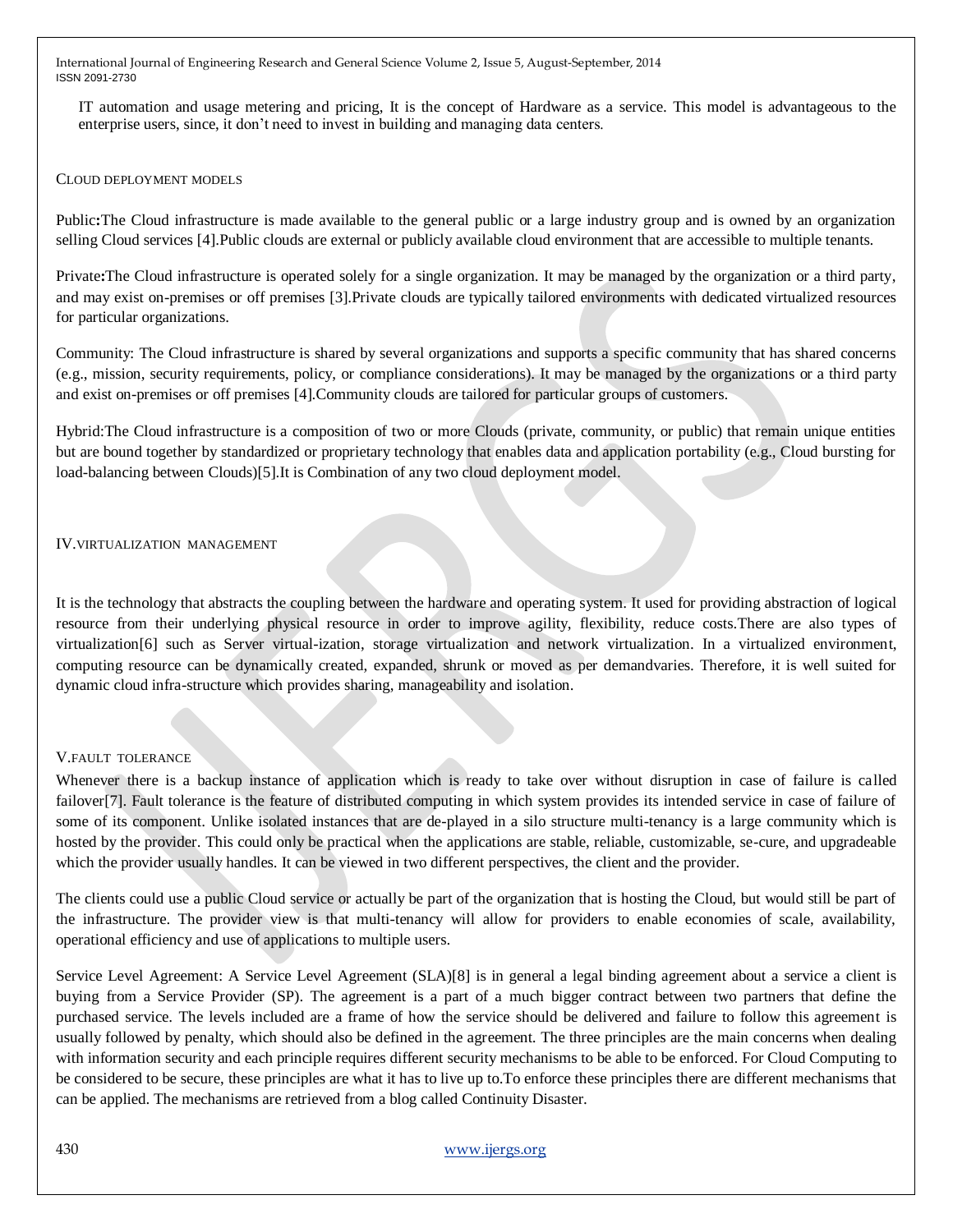# VI. RISK

Isolations Failure:-The failure of hardware separates storage, memory, routing and even reputation between different tenants[9].

Compliance Risk: Investment in achieving certification may be put at risk by moving to the Cloud.

Management Interface Compromise: Customers man-agreement interfaces of Public Cloud providers are accessible through the Internet and mediate access to larger sets of resources, which pose an increased risk.

Data Protection: The ability of the customer to check the data handling practices of the Cloud provider and to ensure that the data is treated in a lawful manner.

Insecure or incomplete data deletion: Customer requesting that their data is deleted and it is not completely removed or deleted due to duplication.

Abuse and Nefarious Use of Cloud Computing: Easy access and lack of control of who is using Cloud Computing can provide entrance for malicious people.

Insecure Interfaces and APIs: Authentication and reusable aces tokens/passwordshave to be properly managed or security issues will rise.

Malicious Insider: Lack of insight at the Cloud provider's employees can trigger risks if employees have malicious intent and access to information he/she should not have.

Shared Technology Issues: With scalability come shared technology issues since the provider is using their own re-sources to provide more for the clients during peaks.

With sharing technology the risk of hypervisors appear since hypervisors work in between different clients.

Data Loss and Leakage: Improper deletion or backup of data records can lead to unwanted duplication of data that becomes available when it should not exist.

Account or Service Hijacking: Phishing for credentials to get access to sensitive data.

Unknown Risk Profile: No insight in what the provider do to keep your data safe or doing updates, patches etc.

# VII.SECURITY AND PRIVACY

Cloud Computing is a new computing model, regardless of the system's architecture or service's deployment is different from the traditional computing model. Therefore traditional security policies are not able to respond to the emergence of new cloud computing security issues. We review the Security and Privacy implication and challenges of cloud computing [10].

computing, SLAs are necessary to control the use of computing resources. (Mainly used in utility based or on demand services).

# VIII. SECURITY AND PRIVACY CHALLENGES

Since, Cloud computing environments are multi-domain environments in which each domain can use different security, privacy, and trust requirements and employ various mechanisms, interfaces, and semantics. Such domains could represent individually enabled services or other infrastructural or application components. It is important to leverage existing research on multi-domain policy integration and the secure-service composition to build a comprehensive policy-based management framework in cloud computing environments.